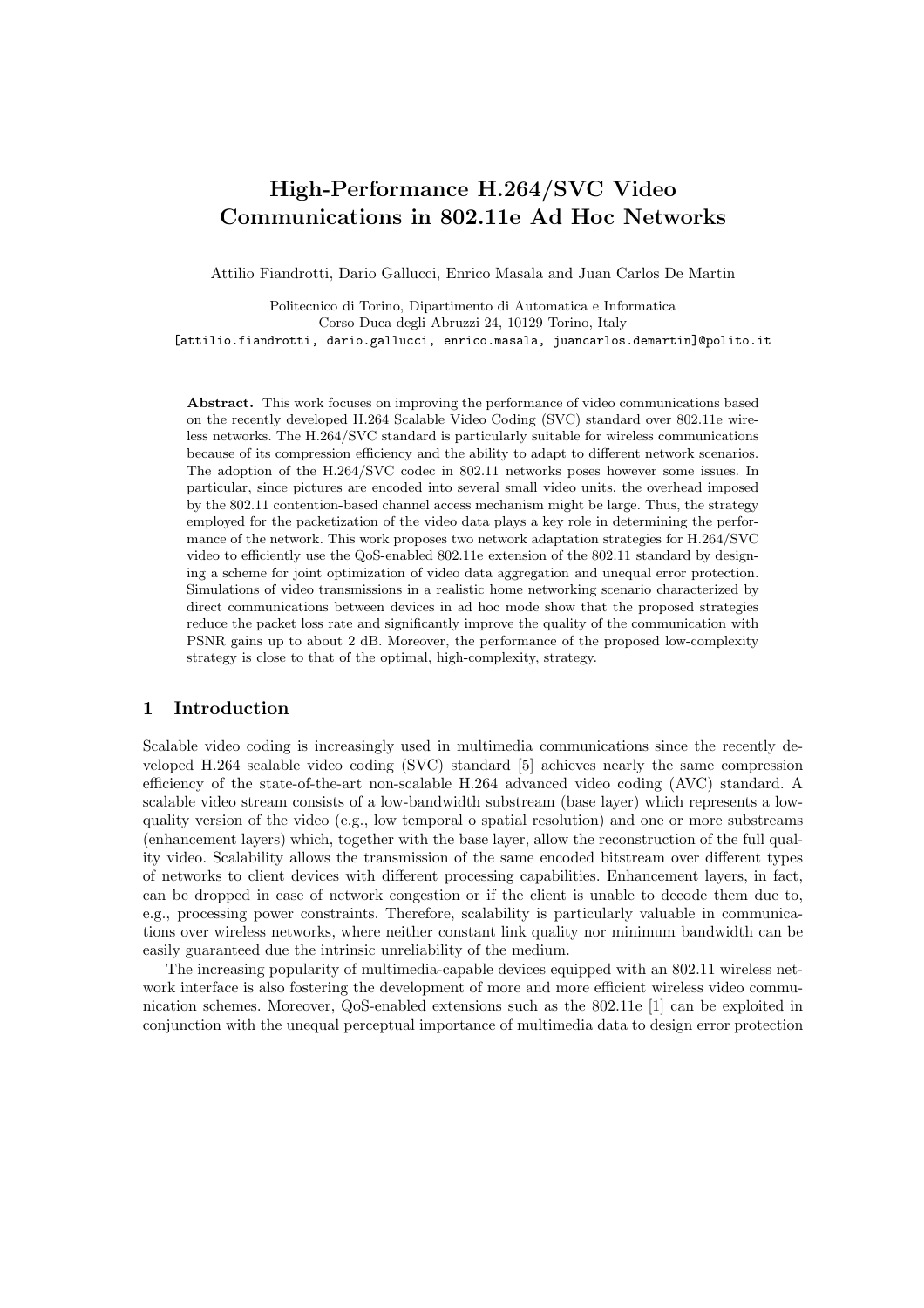schemes specifically for video. For instance, Ksentini [6] exploited the different access categories provided by the 802.11e protocol to grant better protection to the most important parts of AVC streams. More recently, the work in [8] showed that, given the same error protection scheme, the SVC codec provides better video quality than AVC since it better adapts to different network conditions.

SVC communications over 802.11-based networks raise however some new peculiar issues with respect to traditional AVC communications due to the high number of channel accesses they require. Such issues are especially evident in ad hoc scenarios, where the absence of a centralized infrastructure does not allow to coordinate and optimize channel usage. The decomposition of each picture in base and enhancement information results in fact in a large number of packets offered to the network in the common case that each information unit is transmitted as a new packet, as recommended by the RFC standard [3]. Transmitting a high number of small packets on a 802.11 network performs worse than transmitting a small number of large packets due to the overhead associated with channel access contentions [11]. This issue also affects VoIP applications, limiting the number and the quality of concurrent communications that the network can sustain.

While much attention has been devoted to the case of VoIP communications (see, e.g.,  $[10]$ ), video communication has received less attention. In this paper we propose and test two strategies which mitigate the channel contention overhead by aggregating multiple video information into a single packet while taking into account the varying perceptual importance of video data. The performance of the proposed strategies is evaluated by simulation in an 802.11e network scenario using both network and application level metrics. To the best of our knowledge, no previous work has explored the impact of aggregating SVC video data in terms of application level metrics such as the perceived video quality.

The paper is organized as follows. Sec. 2 provides the technical background, followed, in Sec. 3, by the proposal of possible strategies to improve the communication performance. After simulation setup (Sec. 4), results are reported in Sec. 5. Conclusions are drawn in Sec. 6.

## 2 Background

#### 2.1 The H.264 Scalable Video Coding Standard

The H.264/AVC standard splits the functionalities of the encoder between the Video Coding Layer and the Network Abstraction Layer (NAL) [7] components. The former layer encompasses all the encoder core functionalities such as macroblock encoding. The latter layer facilitates the transport of video over packet networks by encapsulating each piece of encoded data into an independently decodable transport unit known as NAL Unit (NALU). Each NALU is prefixed by a header which specifies the type of data that the NALU contains, e.g., picture slices, parameter sets, etc. As in other video compression standards, the dependencies among the pictures are constrained within the so called *Group of Pictures* (GOP). Figure 1 depicts a typical AVC GOP: each box represents a NALU, the letter inside the box the picture type (Intra, Predictively or Bipredictively coded), the subscript number display order of the picture and the arrows show the decoding dependencies.

The H.264/SVC amendment extends H.264/AVC with temporal, spatial and fidelity scalability options, encoding a video as an independently decodable base layer and one or more enhancement layers. The header of an SVC NALU is extended with extra fields, such as the Temporal Index (TID) field, which provide information about the type of the enhancement information and their level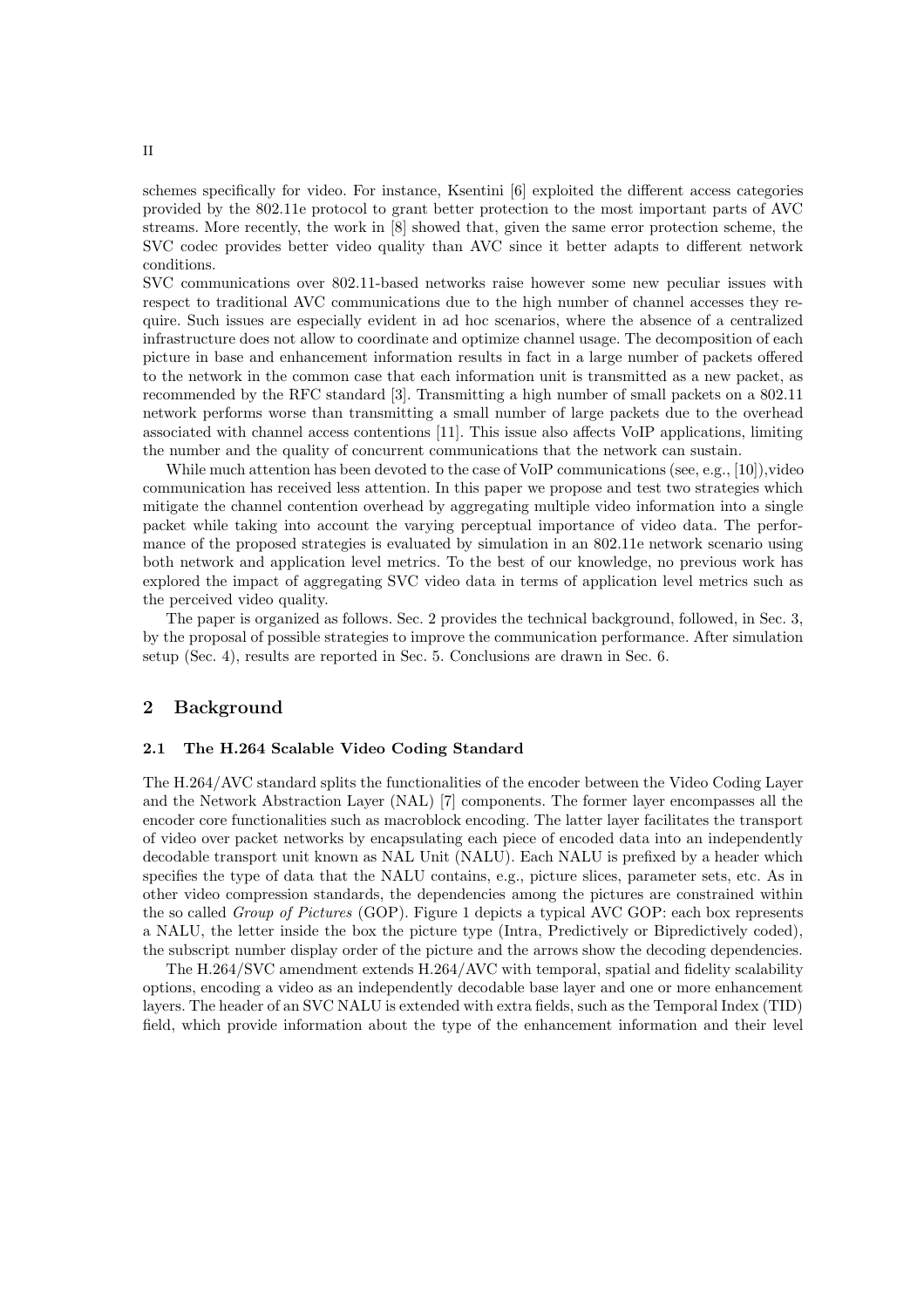

Fig. 1. A typical H.264/AVC GOP structure.



Fig. 2. GOP structure of the H.264/SVC encoding scheme used in this work.

in the decoding hierarchy. Figure 2 depicts the GOP structure of a typical H.264/SVC encoding scheme which encompasses the AVC-compatible base layer, one spatial and one temporal SVC enhancement layers. Each GOP is 16 frames long and every 32 frames a picture is Intra-coded, therefore the video encoding scheme is  $I_0B...BP_{16}B...BI_{32}$ .

From Fig. 1 and 2 it is clear that the SVC codec encodes each GOP in a higher number of NALUs and employs a more complex prediction scheme than AVC. The base layer is used to predict some enhancement NALUs while the other NALUs with a higher TID value depends on those with lower TID value as indicated by the arrows. In case a NALU is lost, different error propagation paths are possible. The loss of any base layer NALU generates distortion which affects both the base and the enhancement layers. The loss of an enhancement NALU, instead, generates distortion which affects the enhancement layers with a higher TID index only. Therefore, an efficient protection strategy might protect each NALU according to its potential to propagate distortion to other pictures.

## 2.2 The 802.11 and 802.11e Communication Standards

The 802.11 standard supports unstructured communications by means of the Distributed Coordination Function (DCF), which is based on a Carrier Sense Multiple Access with Collision Avoidance (CSMA/CA) channel access mechanism. At each host, packets expecting transmission are enqueued whilst the channel is busy. When the medium becomes idle, the host waits for a time interval called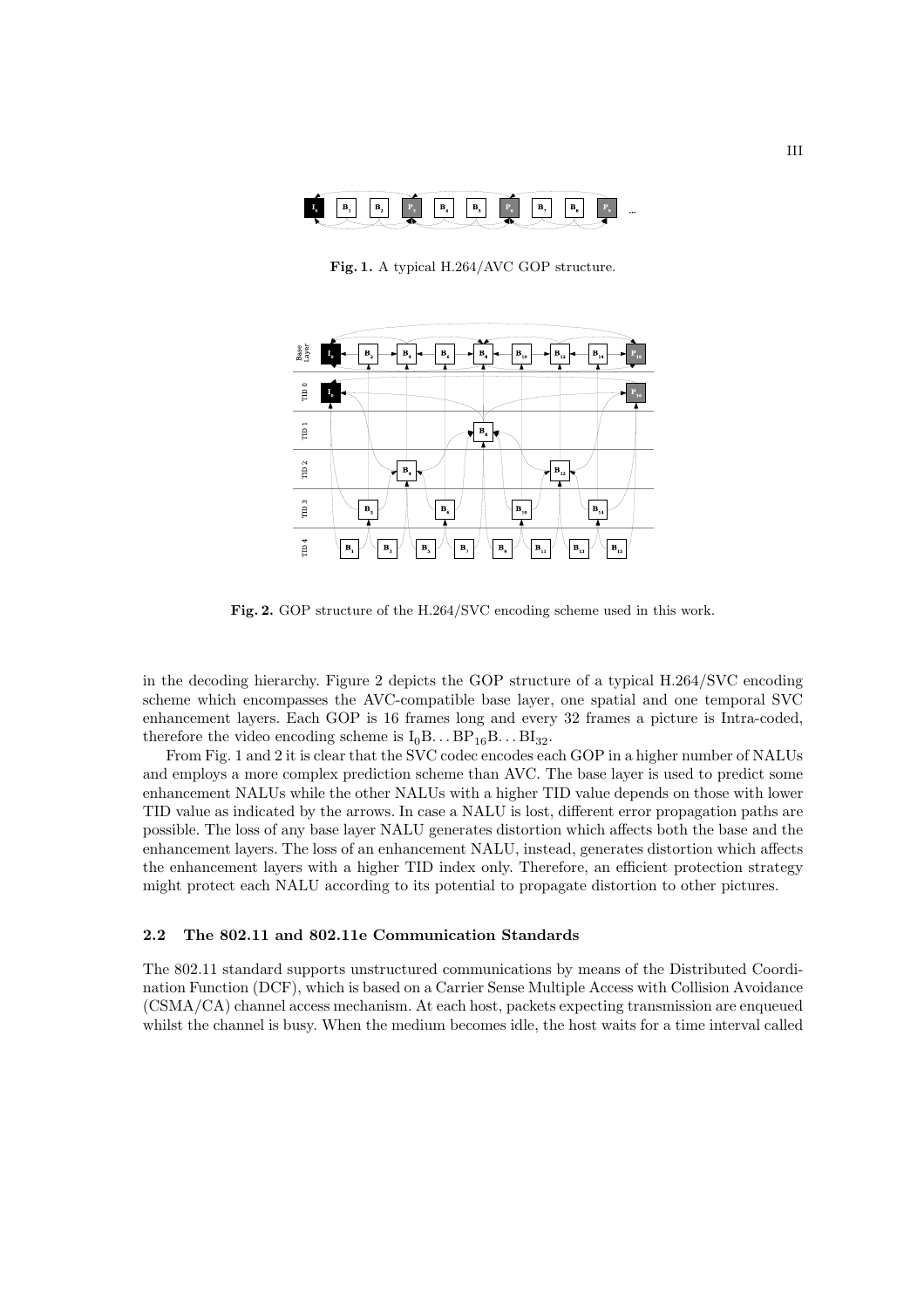DCF Inter Frame Space (DIFS) and, if the medium is still idle, the hosts defers the transmission for the so called backoff interval, i.e., an additional randomly chosen number of transmission slots. Then, if no transmission on the channel is detected, the host transmits the packet and waits for an acknowledgment from the destination. Should noise on the channel or a packet collision make the frame undecodable, the sender would receive no acknowledgment. Thus, the transmitter starts again the transmission of the packet increasing the contention window (CW), which leads, on average, to longer transmission delays.

The recently standardized IEEE 802.11e amendment [1] introduces the Enhanced Distributed Channel Access (EDCA) mechanism which extends the DCF mechanism with QoS support. For each host station, four distinct transmission queues known as Access Categories (ACs) are introduced in place of the unique queue offered by the 802.11 standard. The CW and DIFS values differ from queue to queue, resulting in high priority and low priority queues characterized by unequal chances of getting access to the channel. As a result, packets in high priority queues are elected for transmission before others, resulting in an effective intra and inter hosts traffic prioritization mechanism.

The efficiency of the contention-based DCF/EDCA mechanisms decrease when the number of channel accesses increases due to, e.g., a higher number of packets to send or an increase of the number of hosts participating in the network, since that packets have to wait in queue more time before being transmitted. Moreover, a high number of channel accesses by multiple hosts leads to a higher collision probability and higher packet loss rates.

Previous work showed that the DCF/EDCA performance can be significantly improved by reducing the number of accesses to the channel, e.g., by transmitting many data units as a single large packet. The 802.11 MAC mechanism is indeed provided with a mechanism which can aggregate small packets in the MAC queue. This mechanism is however designed for generic data and does not take into account application layer constraints such as, for example, the maximum allowed delay. Moreover, such mechanism cannot discriminate among the different types of multimedia streams nor it does consider the different perceptual importance of the various parts of a multimedia stream.

## 3 Problem Analysis and Solution

Generally, a video sequence encoded in SVC format requires the transmission of a higher number of RTP packets compared to a non-scalable AVC sequence. According to the SVC scheme depicted in Figure 2, every odd-numbered picture (namely the first, the third, etc.) is encoded as one base and one enhancement NALU, that is, on average, each two pictures three NALUs are generated. On the contrary, in the case of the AVC codec each picture can be encoded a single NALU (Figure 1). When the encoded video is transmitted over an IP network, each NALU is encapsulated into a single RTP packet (unless fragmentation is required) according to the RFC draft [3]. The higher number of NALUs of an SVC video thus implies the transmission of a higher number of packets with respect to a non scalable AVC video.

In this work a set of well known test video sequences, each 9∼10s long, is encoded using the AVC JM [12] and the SVC JSVM [13] reference encoders provided by the ISO/MPEG Joint Video Team. Table 1 reports the bitrate, the encoding PSNR, the number and the average size of the encoded VCL NALUs as well as the number and the average size of the resulting RTP packets. A sample of the RTP packet size distribution for the Foreman sequence is also shown in Figure 3 for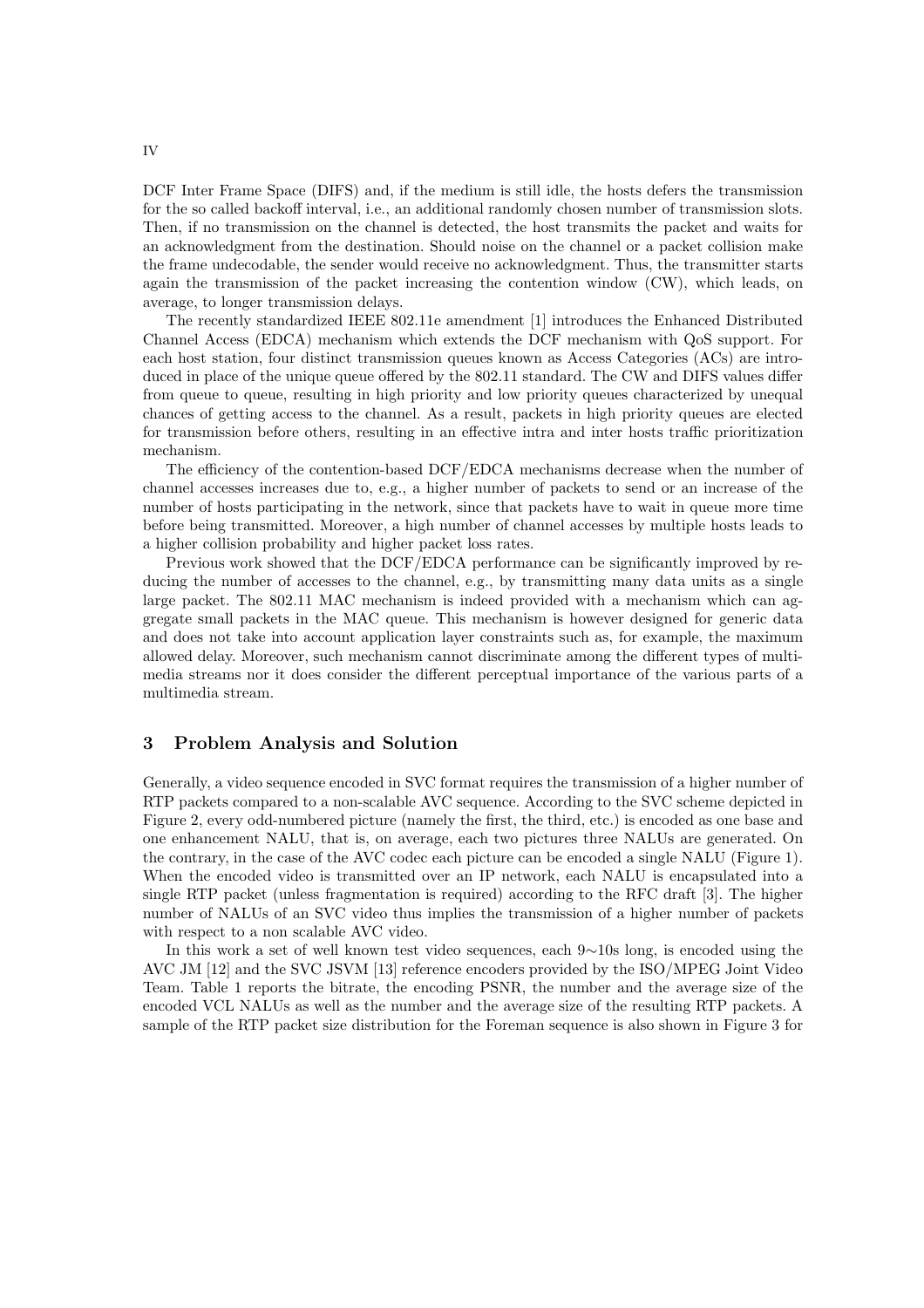

Fig. 3. Cumulative packet size distribution for the Foreman sequence encoded in H.264/AVC and H.264/SVC format. The transmission of an SVC video implies the transmission of a higher number of smaller packets with respect to the AVC video.

|            | H.264/AVC |                     |                        |                     |                                    |                            |       | H.264/SVC    |                           |                     |                          |                            |  |  |  |
|------------|-----------|---------------------|------------------------|---------------------|------------------------------------|----------------------------|-------|--------------|---------------------------|---------------------|--------------------------|----------------------------|--|--|--|
| Sequence   | [dB]      | <b>PSNR</b> Bitrate | # of<br>$[kb/s]$ NALUs | <b>NALU</b><br>size | $_{\rm \#}$<br><b>RTP</b><br>pkts. | <b>RTP</b><br>pkt.<br>size | [dB]  | PSNR Bitrate | #<br>of<br>$[kb/s]$ NALUs | <b>NALU</b><br>size | #<br><b>RTP</b><br>pkts. | <b>RTP</b><br>pkt.<br>size |  |  |  |
| Coastguard | 30.57     | 326                 | 298                    | 1361                | 499                                | 825                        | 30.28 | 337          | 450                       | 934                 | 600                      | 703                        |  |  |  |
| Football   | 31.34     | 615                 | 259                    | 2562                | 604                                | 1111                       | 31.07 | 571          | 390                       | 1583                | 724                      | 867                        |  |  |  |
| Foreman    | 33.29     | 205                 | 298                    | 854                 | 386                                | 672                        | 33.13 | 212          | 450                       | 586                 | 522                      | 521                        |  |  |  |
| Soccer     | 32.47     | 302                 | 298                    | 1259                | 425                                | 895                        | 32.98 | 331          | 390                       | 915                 | 476                      | 766                        |  |  |  |
| Tempete    | 30.63     | 365                 | 259                    | 1523                | 432                                | 926                        | 30.46 | 377          | 390                       | 1045                | 536                      | 775                        |  |  |  |

Table 1. Characteristics of the test video sequences encoded in H.264/AVC and H.264/SVC format.

both the AVC and SVC formats. The figures confirm that an SVC video communication implies the transmission of a higher number of smaller RTP packets with respect to its AVC counterpart, with the drawbacks highlighted in Section 2.2.

In this work we propose and test two different algorithms to reduce the number of channel accesses required by an SVC communication. Both algorithms aggregate multiple NALUs into a single RTP packet on a GOP basis, according to the RFC draft [3], therefore creating a standardcompliant packet flow. The I-type and P-type NALUs usually exceed in size the network MTU, therefore they cannot be aggregated together. On the contrary, the B-type enhancement NALUs with high TID index are good candidates for aggregation since they are copious and their size is much lower than the MTU.

The first proposed algorithm is referred to as *TID-based* in the rest of the paper and aggregates NALUs with identical TID in decoding order unless the network MTU (or a desired RTP packet size threshold) is exceeded. The number of NALUs which can be encapsulated into a single packet is highly variable and depends on the MTU, on the threshold imposed on the RTP packets size and on the video sequence. With reference to Figure 2, the proposed strategy would aggregate NALUs  $B_4$  and  $B_{12}$  into a single RTP packet,  $B_2$ ,  $B_6$ ,  $B_{10}$  and  $B_{14}$  into a single packet and  $B_1$  $\dots$  B<sub>15</sub> together. It is however unlikely that all the enhancement NALUs with the same TID can be aggregated into the same RTP packet given the MTU and the constraint on the maximum packet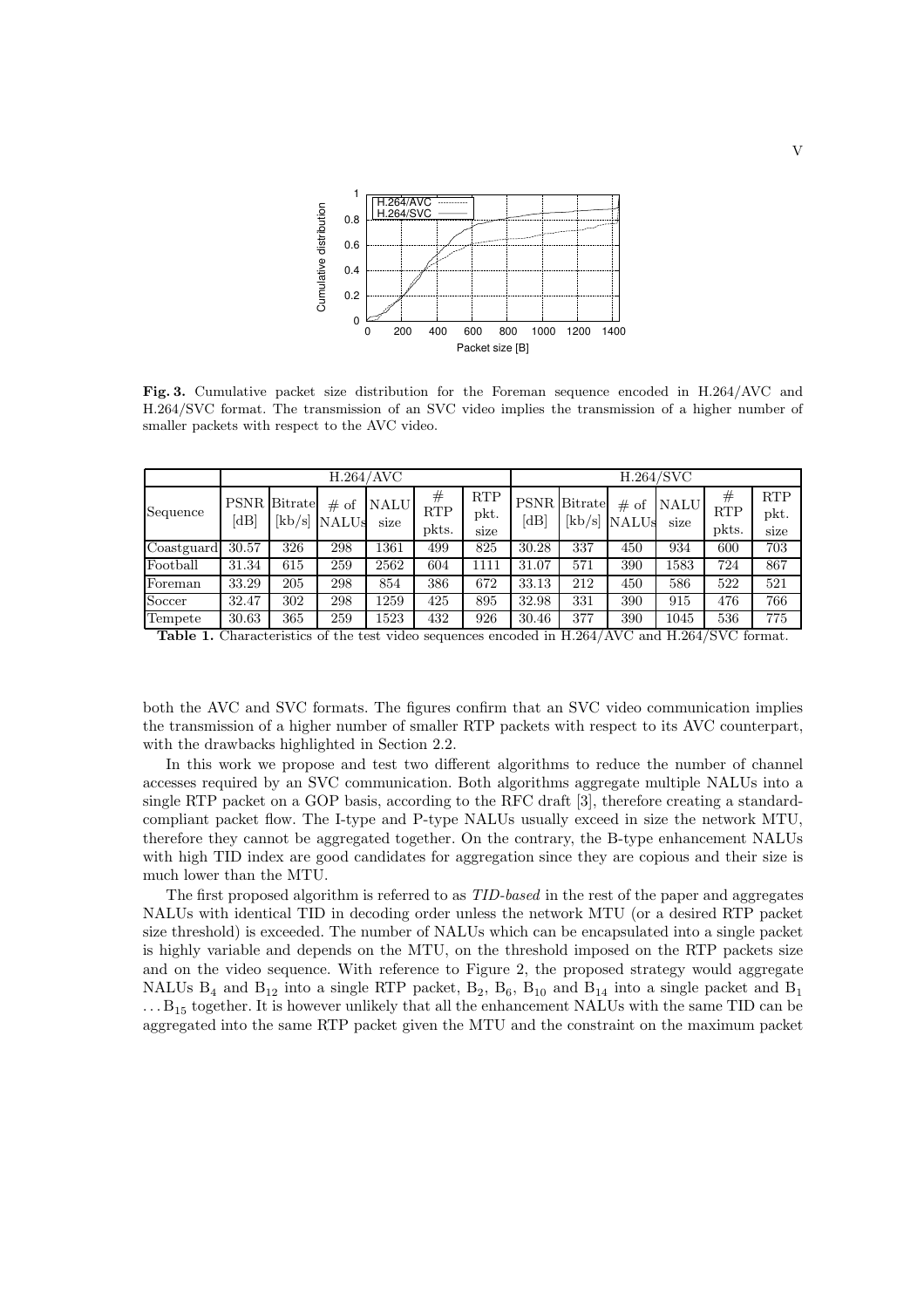

Fig. 4. The simulated network topology.

size. For example, NALUs  $B_2$  and  $B_6$  will be aggregated in a single packet as well as NALUs  $B_{10}$ and  $B_{14}$ , depending on their size. After aggregation, existing prioritization schemes for SVC video based on the TID value [8] can be easily applied.

The second algorithm is referred to as Optimal and aggregates NALUs regardless of the TID. The algorithm is optimal in the sense that, by means of an exhaustive search, it finds the combination of NALUs that minimizes the number of packets offered to the network. Therefore its computational complexity is high and in this work is used mainly as a reference for the TID-based algorithm. Since the Optimal strategy may aggregate NALUs with different TID into a single packet, the issue of determining the perceptual importance of such packets arises. In this work the importance  $T(p)$  of a packet p is determined as shown in Eq. (1):

$$
T(p) = \frac{\sum_{i} T(i) \cdot S(i)}{\sum_{i} S(i)}.
$$
\n
$$
(1)
$$

 $T(p)$  is the weighted average of the TID values  $T(i)$  of each packet i, the weights being the packet sizes  $S(i)$ , excluding the RTP header overhead. The TID of base layer NALUs is assumed to be equal to -1, thus packets transporting perceptually important NALUs will have their  $T(p)$  value close to zero if not negative. Clearly, lower TID values represents higher importance. For example, a 1200-byte packet which includes an 800-byte base layer NALU and a 400-byte enhancement NALU with TID equal to 3, has a  $T(p)$  value equal to 0.33. The  $T(p)$  values are computed for each packet, and then the same traffic prioritization approach used for the TID-based strategy can be applied.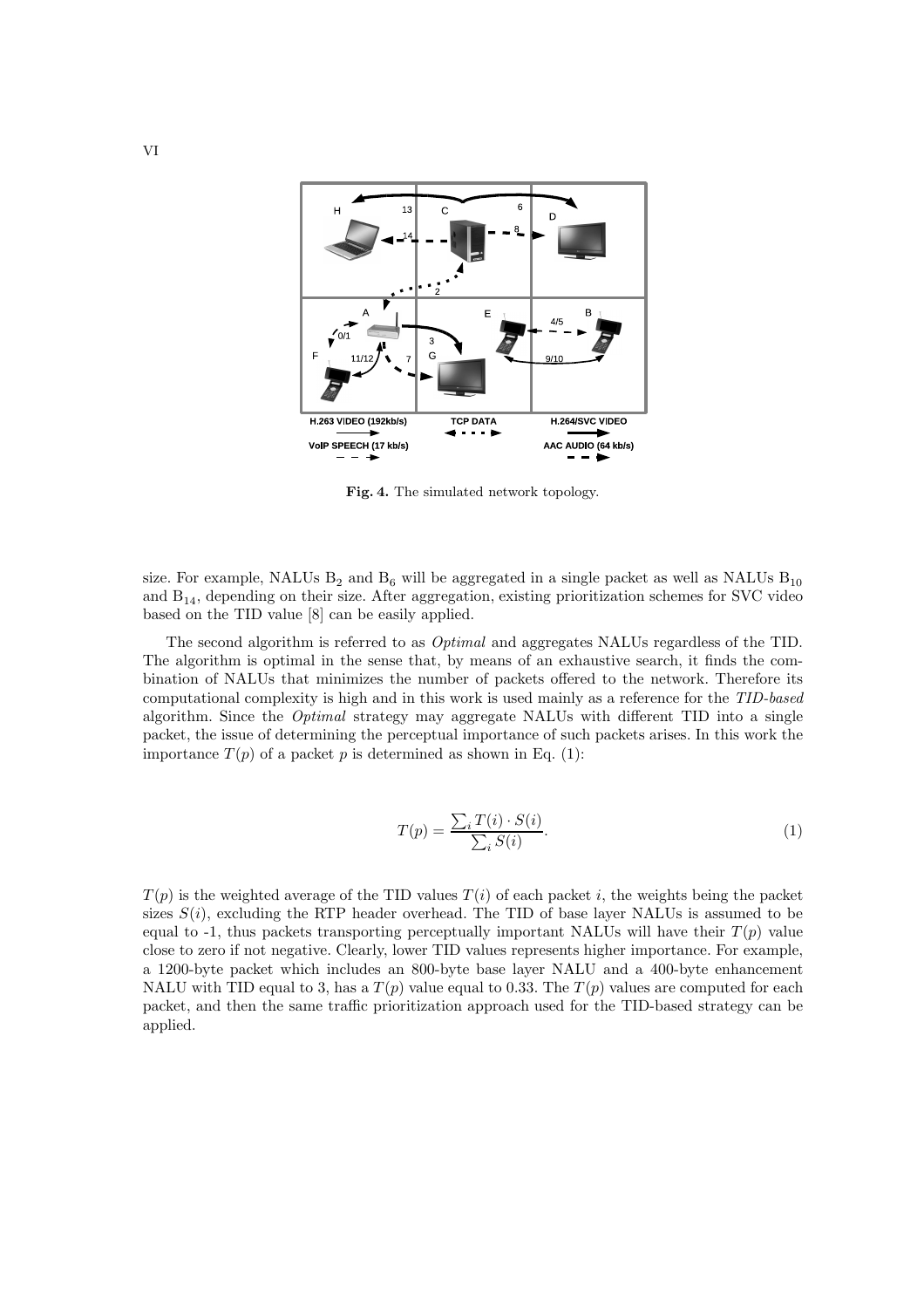## 4 Simulation Setup

The two proposed NALU aggregation strategies are evaluated using the ns [4] network simulator. Figure 4 illustrates the network setup, which represents a typical domestic environment where different types of hosts, each located in a different room of a building, compete for the access to the channel. Host A is the gateway which provides internet access to all the other hosts in the building. Host G is a TV box which receives a multimedia stream composed of an SVC video and an AAC audio substreams from a content provider located in the internet. Host F is a videoconferencing device which communicates with a remote host located in the internet by sending and receiving VoIP traffic and low bitrate H.263 video. Hosts B and E are videophones which communicate among themselves, each generating traffic whose characteristics, in type and bandwidth, are similar to the ones of node F. Host C is a PC which exchanges data with a host on the internet via a TCP connection, and it additionally acts as a domestic media server which streams AAC audio and SVC video to hosts D and H.

In such a scenario data flows with different bandwidth and delay requirements coexist. For example, a VoIP call requires limited bandwidth, although it loads the network with a high number of small packet which have tight maximum delay and jitter requirements. Videoconferencing traffic demands more bandwidth than VoIP and, similarly, requires timely packet delivery. Maximum delay requirements for streaming of pre-recorded contents are less stringent, albeit a minimum bandwidth is required to ensure a smooth playback. Therefore, the traffic which loads the network is categorized in four classes with different QoS requirements. The highest importance Class A encompasses the four VoIP streams. Class B includes the four H.263 video streams and the 50% perceptually most important traffic, i.e., approximately all the base layer of the three SVC flows. Class C encompasses the three AAC streams and the 25% of the SVC enhancement traffic, i.e., the part with low TID values. Finally, the background TCP traffic and the remaining SVC enhancement traffic are assigned to the lowest importance Class D. The four traffic classes defined in the 802.11e standard are exploited by mapping Class A, B, C and D to AC3, AC2, AC1 and AC0, respectively.

In our simulations the 802.11e extension for ns developed by the Berlin Technische Universität  $[2]$  is used and the bandwidth of the channel is set to 11 Mb/s. The 802.11e MAC is modified adding a timeout mechanism to the transmission queues which drops a packet after 0.5 seconds of stay in the queue, as recommended by the 802.11 standard. Each SVC bitstream is fed to a RTP packetizer which implements the two NALU aggregation algorithms described in Section 3. Two sets of simulations evaluate the performance under different maximum RTP packet size constraints (750 and 1350 bytes). The same traffic trace is used to generate data flows  $\#3, \#6$  and #13, namely, the three SVC flows. The video sequences are decoded using a frame copy error concealment technique, then they are visually inspected and PSNR is computed. Both error free and noisy channel conditions  $(2.5 \cdot 10^{-5}$  byte error rate at the physical level) are simulated.

#### 5 Results

Table 2 shows the performance of the two NALU aggregation strategies (TID-based and Optimal) presented in Section 3 both in error-free and noisy channel conditions (respectively, upper and lower half of the table). The table reports the number of SVC packets offered to the network, the byte loss rate (BLR) for the video flow at the application level, the packet triptime and the PSNR of the received video (flow  $\#3$ ). The number of packets offered to the network is a function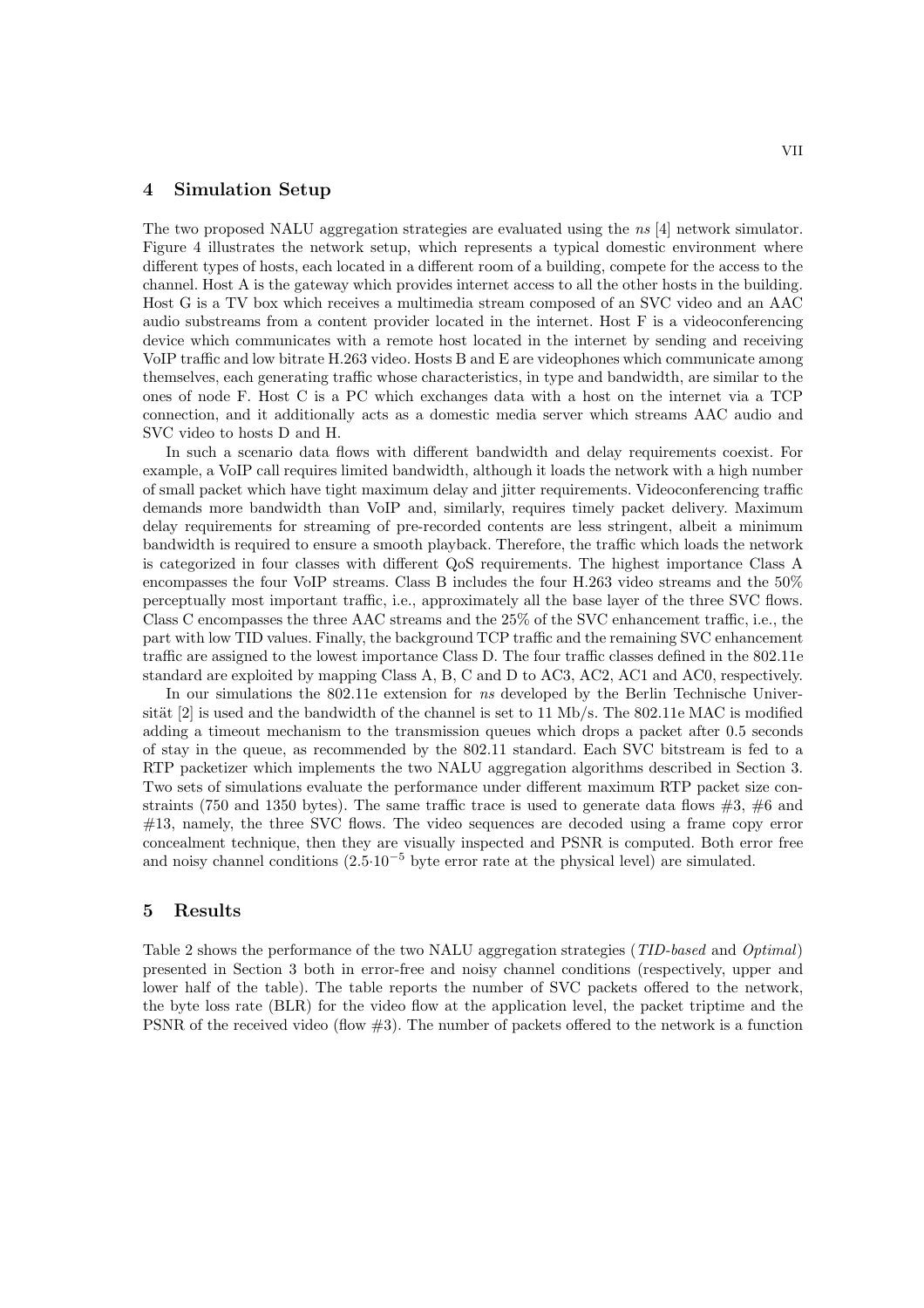|                       |                  | No aggregation                 |                      |                                |                     | Max                          | TID-based strategy             |                      |                        |             |                            | Optimal strategy     |                                |                     |  |
|-----------------------|------------------|--------------------------------|----------------------|--------------------------------|---------------------|------------------------------|--------------------------------|----------------------|------------------------|-------------|----------------------------|----------------------|--------------------------------|---------------------|--|
|                       | Sequence         | $^{\#}$<br><b>RTP</b><br>pkts. | <b>BLR</b><br>$[\%]$ | Trip<br>time<br>$[\mathrm{s}]$ | <b>PSNR</b><br>[dB] | lpkt.<br>size<br>$[{\rm B}]$ | $^{\#}$<br><b>RTP</b><br>pkts. | <b>BLR</b><br>$[\%]$ | Trip<br>time $[s][dB]$ | <b>PSNR</b> | #<br>RTP<br>$_{\rm pkts.}$ | <b>BLR</b><br>$[\%]$ | Trip<br>time<br>$[\mathrm{s}]$ | <b>PSNR</b><br>[dB] |  |
| channel<br>Error-free | $\rm Coastguard$ | 617                            | 9.91                 | 0.65                           | 27.94               | 750                          | 556                            | 7.45                 | 0.62                   | 28.14       | 448                        | 2.60                 | 0.59                           | 29.29               |  |
|                       |                  |                                |                      |                                |                     | 1350                         | 491                            | 2.88                 | 0.49                   | 28.62       | 359                        | 1.08                 | 0.47                           | 29.93               |  |
|                       | Football         | 724                            | 28.09                | 0.86                           | 21.70               | 750                          | 720                            | 28.67                | 0.86                   | 21.56       | 647                        | 27.02                | 0.84                           | 22.82               |  |
|                       |                  |                                |                      |                                |                     | 1350                         | 704                            | 28.11                | 0.85                   | 21.82       | 601                        | 27.39                | 0.87                           | $\overline{23.36}$  |  |
|                       | Foreman          | 522                            | 5.45                 | 0.55                           | 32.15               | 750                          | 447                            | 1.51                 | 0.39                   | 32.76       | 338                        | 0.08                 | 0.31                           | 33.10               |  |
|                       |                  |                                |                      |                                |                     | 1350                         | 382                            | 0.03                 | 0.22                   | 33.11       | 237                        | 0.00                 | 0.17                           | 33.13               |  |
|                       | Soccer           | 477                            | 8.41                 | 0.60                           | 30.64               | 750                          | 472                            | 7.62                 | 0.58                   | 30.82       | 441                        | 5.72                 | 0.59                           | 31.44               |  |
|                       |                  |                                |                      |                                |                     | 1350                         | 416                            | 2.88                 | 0.47                   | 32.08       | 322                        | 1.03                 | 0.43                           | 32.65               |  |
|                       | Tempete          | 536                            | 12.22                | 0.64                           | 28.36               | 750                          | 523                            | 10.45                | 0.62                   | 28.98       | 469                        | 9.20                 | 0.65                           | 28.80               |  |
|                       |                  |                                |                      |                                |                     | 1350                         | 453                            | 6.17                 | 0.57                   | 28.10       | 342                        | 1.38                 | 0.47                           | 29.99               |  |
| channel<br>Noisy      | Coastguard       | 617                            | 17.69                | 0.82                           | 26.22               | 750                          | 556                            | 15.51                | 0.82                   | 26.06       | 448                        | 10.61                | 0.80                           | 27.92               |  |
|                       |                  |                                |                      |                                |                     | 1350                         | 491                            | 11.83                | 0.67                   | 26.46       | 359                        | 6.81                 | 0.75                           | 28.61               |  |
|                       | Football         | 724                            | 36.70                | 1.07                           | 18.84               | 750                          | 720                            | 37.19                | 1.09                   | 18.70       | 647                        | 34.99                | 1.07                           | 20.36               |  |
|                       |                  |                                |                      |                                |                     | 1350                         | 704                            | 37.21                | 1.06                   | 19.33       | 601                        | 36.82                | 1.11                           | 21.17               |  |
|                       | Foreman          | 522                            | 9.99                 | 0.70                           | 31.22               | 750                          | 447                            | 4.65                 | 0.59                   | 31.95       | 338                        | 2.02                 | 0.51                           | 32.57               |  |
|                       |                  |                                |                      |                                |                     | 1350                         | 382                            | 0.54                 | 0.41                   | 32.93       | 237                        | 0.05                 | 0.27                           | 33.11               |  |
|                       | Soccer           | 477                            | 13.98                | 0.76                           | 28.09               | 750                          | 472                            | 12.73                | 0.73                   | 28.76       | 441                        | 11.90                | 0.76                           | 29.09               |  |
|                       |                  |                                |                      |                                |                     | 1350                         | 416                            | 10.36                | 0.68                   | 27.96       | $\overline{322}$           | 5.37                 | 0.69                           | 31.21               |  |
|                       | Tempete          |                                |                      |                                | 25.02               | 750                          | 523                            | 18.56                | 0.80                   | 23.91       | 469                        | 16.05                | 0.82                           | 26.30               |  |
|                       |                  | 536                            | 19.28                | 0.82                           |                     | 1350                         | 453                            | 14.49                | 0.71                   | 23.40       | 342                        | 10.09                | 0.71                           | 27.64               |  |

Table 2. Performance of the two NALU aggregation strategies.

of the considered aggregation strategy, of the maximum RTP packet size constraint and of the characteristics of the video sequence (see Table 1). The Foreman sequence, for example, is made of small-size NALUs, hence many NALUs can be encapsulated into one RTP packet. Thus, the number of accesses to the channel is noticeably reduced even if the maximum RTP packet size is set to half the MTU (750 bytes). The opposite considerations hold for sequences with large NALUs such as Football: multiple NALUs can be fitted into a single RTP packet only in a few cases and only if the threshold on the maximum RTP packet size is set close to the MTU. Obviously, the Optimal strategy is more effective than the TID-based strategy in reducing the number of channel accesses, which drops from 522 to 237 in the case of the Foreman sequence.

Simulations show that the byte loss rate and the packet triptime decrease when the number of accesses to the channel is reduced, both in error-free and noisy channel conditions. For instance, the Coastguard sequence shows 8% BLR reduction with the TID-based strategy and 9% with the Optimal strategy in error-free channel conditions. Such BLR reductions are due to the increased number of correctly received Class D packets, that is the lowest priority traffic class which encompasses mainly enhancement NALUs with TID equal to four. When the number of packets offered to the network decreases, the transmission queues become shorter and therefore less packets are dropped due to timeout expiration or queue saturation. Shorter queues imply lower triptimes, as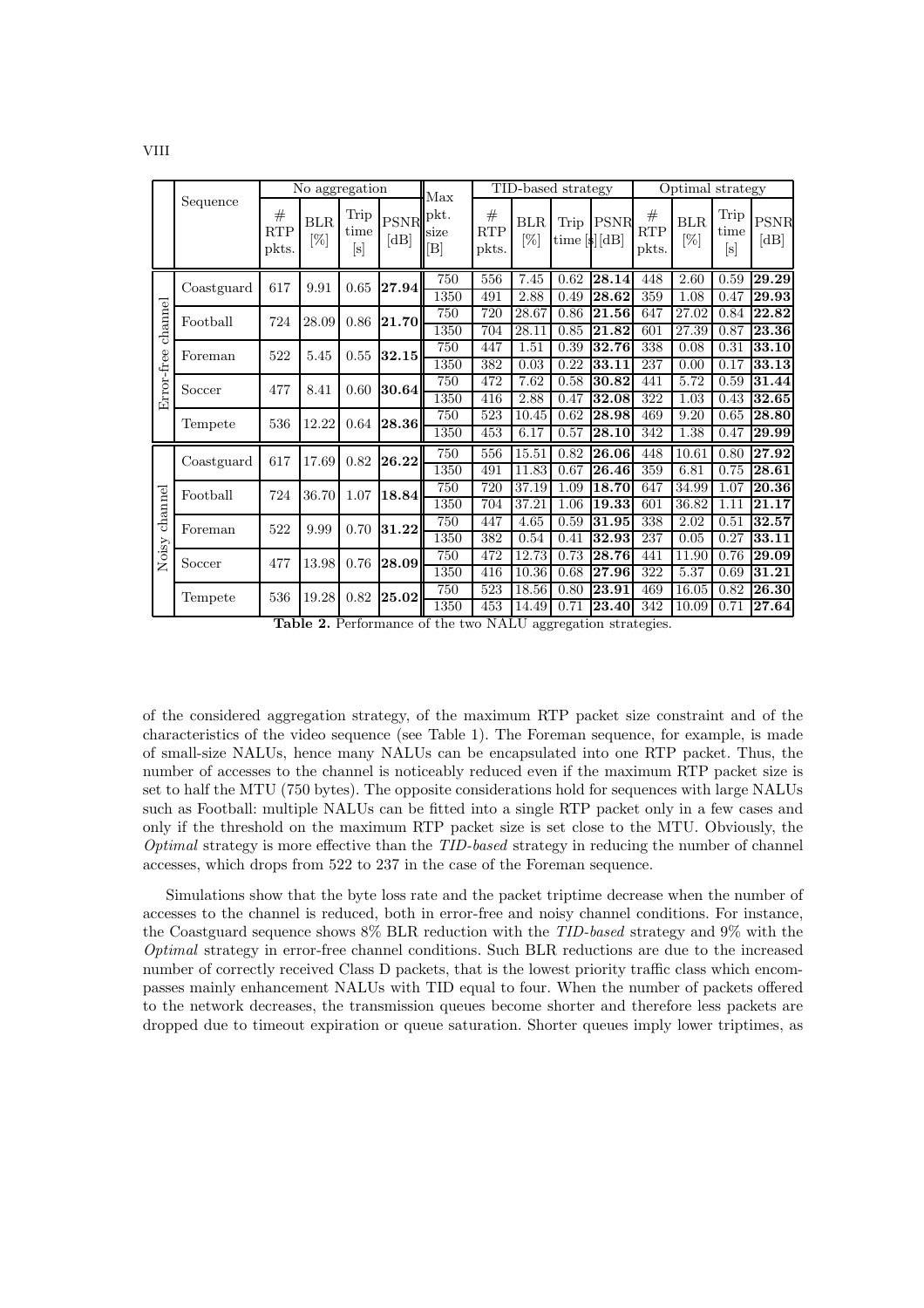

Fig. 5. PSNR of the received videos as a function of the NALU aggregation strategy and the limit to the size of the aggregated RTP packet.

in the case of the Foreman sequence, whose average triptime drops from more than half a second to less than 0.2 s in the case of the Optimal strategy.

Figure 5 shows that the TID-based and the Optimal strategies achieve PSNR gains in excess of 1 dB with respect to the standard case where no NALU aggregation is performed. Clearly, the Optimal strategy achieves the most considerable improvements in video quality (1.6 dB with the Football sequence and 1.8 dB with Tempete). The performance of the TID-based strategy is in many cases close to that of the Optimal strategy, whose computational complexity is however higher. The increase in video quality is mainly due to the correct reception of a higher number of NALUs with TID equal to four. Such NALUs noticeably increase the temporal resolution of the video sequences characterized by high levels of picture motion such as Soccer or Football, which in fact boast the most significant PSNR increases.

Aggregating NALUs improves the communication quality even in noisy channel conditions: a single transmission error in a packet causes the whole packet to be discarded, so the larger the packet is, the more likely it is affected by errors. However, if the aggregation strategy is effective in reducing the number of transmitted packets, the packet loss rate increase due to channel errors can be counterbalanced by the 802.11 automatic retransmission mechanism, leading to a reduction of the application-level BLR and an increase in video quality.

## 6 Conclusions

This work aims at improving the quality of H.264/SVC video communications over 802.11e networks. In particular, this work addresses the inefficiencies of the 802.11 channel access mechanism when a high number of small packets are offered to the network, as it is often the case of SVC communications. Two strategies with different computational complexity and effectiveness are proposed